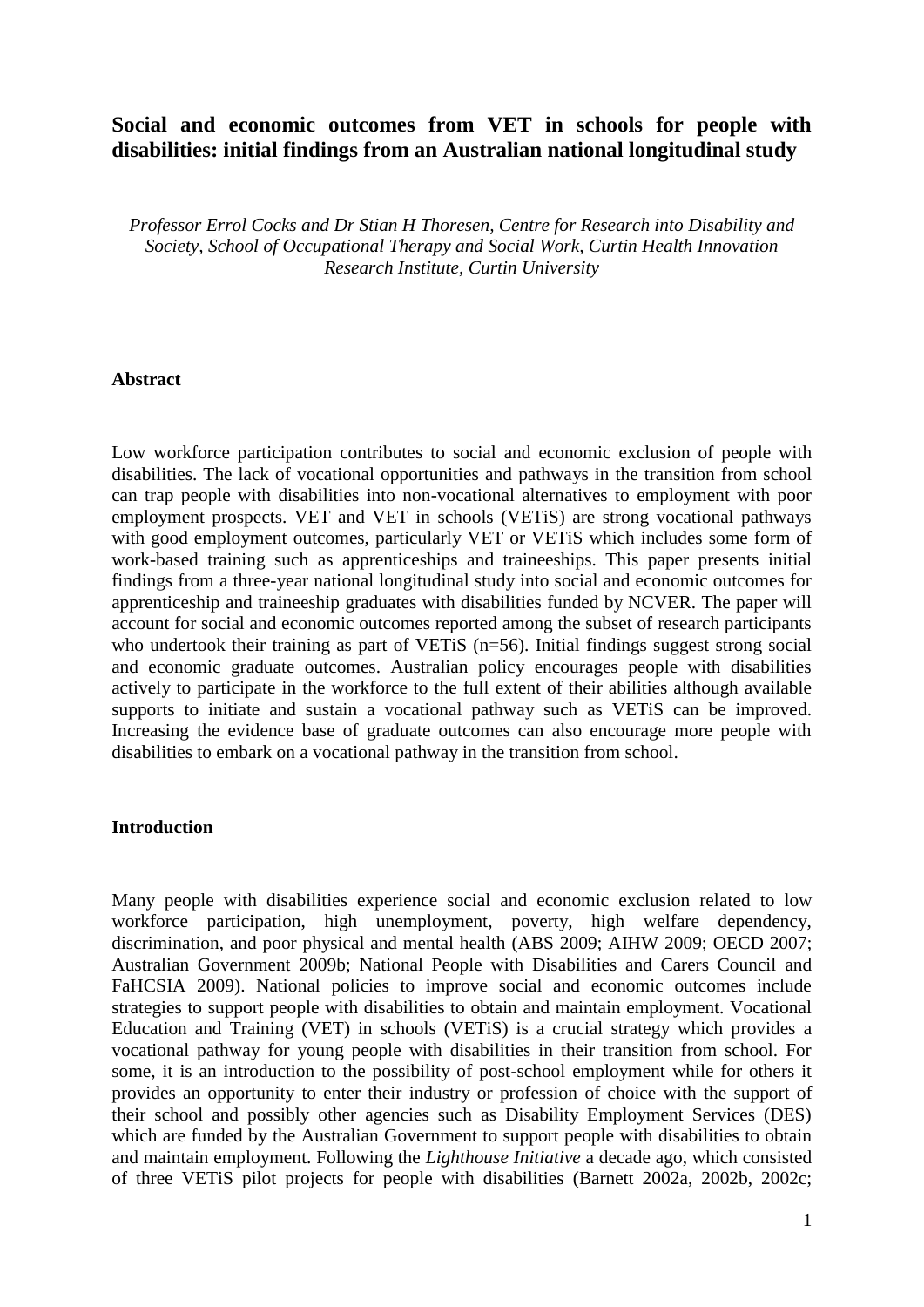McGregor Tan Research & Associates 2003), research and programs have focused more broadly on VET, apprenticeships, traineeships, and work experience for people with disabilities.

## **Background**

The Australian Institute of Health and Welfare (AIHW 2012) defined disability as 'one or more of 17 limitations, restrictions or impairments which have lasted or are likely to last, for a period of six months or more, and which restrict a person's everyday activities'. According to the Australian Bureau of Statistics (ABS 2010), four million Australians (18.5% of the population) had a disability in 2009 of whom 2.2 million were working-aged (14.8% of working-age Australians). The workforce participation rate (in employment or looking for work) was 54% for people with disabilities compared to 83% for people without disability (ABS 2010). Working-aged Australians with disabilities whose impairments inhibit employment may be eligible for the Disability Support Pension (DSP). In June 2011, 818,850 DSP recipients were registered by the Department of Families, Housing, Community Services and Indigenous Affairs (FaHCSIA 2012). The Organisation for Economic Cooperation and Development (OECD 2010) view the DSP and other government supports for people with disabilities as insufficient to ensure a high standard of living as well as costly to the government. Supporting people with disabilities to obtain and maintain employment as well as facilitating pathways into employment are important strategies to improve social and economic inclusion. It can also be cost-effective as economic modelling has identified supporting equity groups to undertake and complete VET, including people with disabilities, leading to substantial government savings (National VET Equity Advisory Council 2011).

Employment can mitigate social and economic exclusion of people with disabilities (Bagshaw and Fowler 2008; Australian Government 2009b). VET and work-based training such as apprenticeships and traineeships are valuable employment pathways for people with disabilities (Lewis, Thoresen, and Cocks 2011b; National VET Equity Advisory Council 2011; Bagshaw and Fowler 2008; Luftig and Muthert 2005). Work-based or work-related VET will lead to better outcomes as some VET courses and lower level certificates in particular are used as alternatives to employment for people with disabilities (National VET Equity Advisory Council 2011; Cocks and Harvey 2008; Cavallaro et al. 2005). Vocational development in the transition from school for young people with disabilities will raise subsequent employment expectations. This is crucial as there are low vocational expectations for people with disabilities (Grigal, Hart, and Migliore 2011). The Australian government is committed to support vocational pathways for young people with disabilities through the National Disability Coordination Officer (NDCO) program (Australian Government 2009a). The NDCO program provides opportunities for high school students with disabilities to participate in work-experience, VETiS, and school-based apprenticeships or traineeships.

VETiS facilitates school completion and transition from school to employment (Clarke 2012). Research to date on VETiS for people with disabilities has focused on facilitating participation with a high emphasis on 'work-readiness' although subsequent employment has also been documented (Barnett 2002a, 2002b; McGregor Tan Research & Associates 2003). The *readiness* model can exclude people with disabilities from many areas of everyday life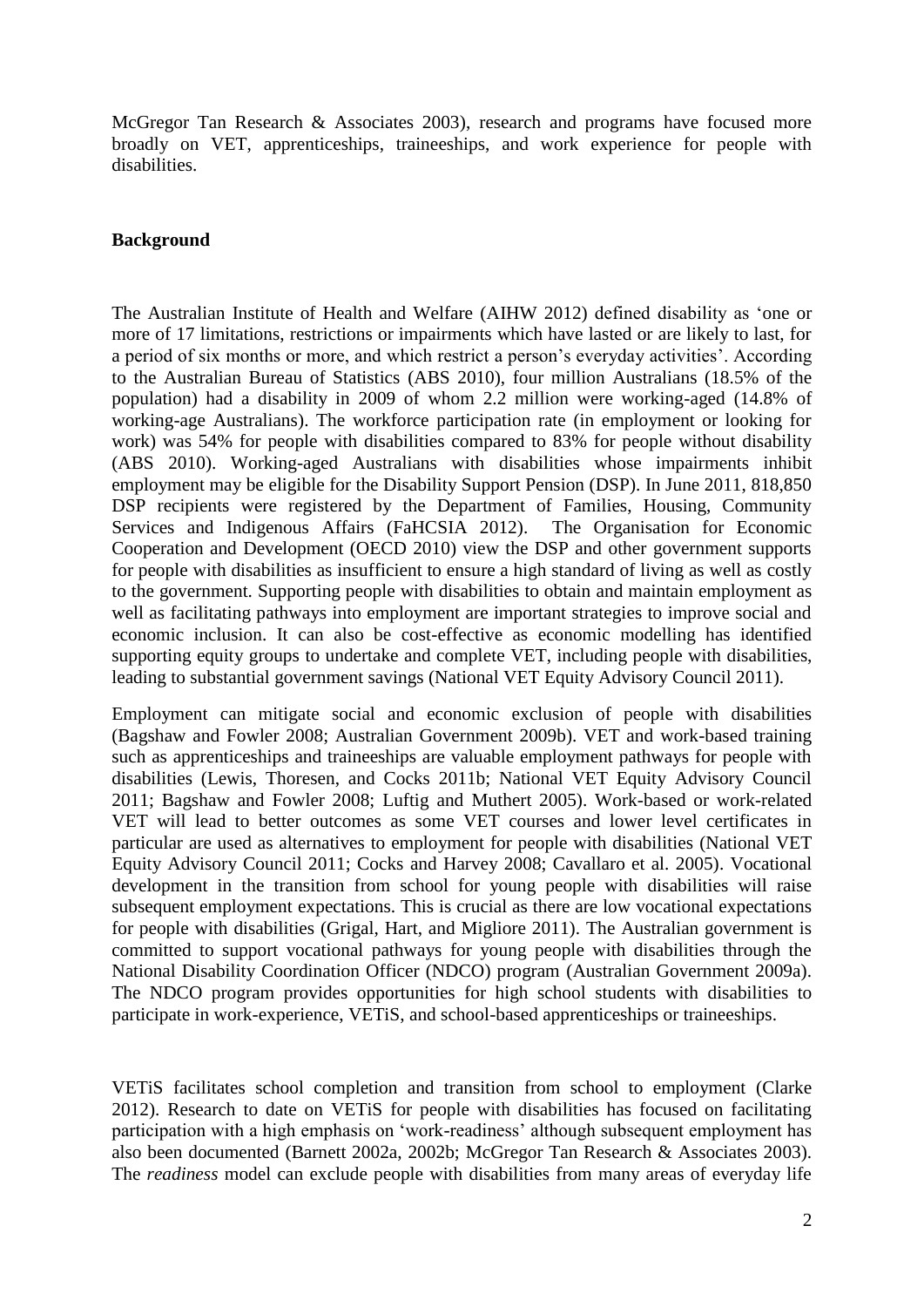that people without disabilities take for granted: where and how to live, what work or other daily activities to undertake, and how and with whom to spend leisure time. It can *trap* people with disabilities in Australian Disability Enterprises (previously referred to as sheltered workshops) where workers with disabilities may spend their whole life without *qualifying* for open employment (Lewis, Thoresen, and Cocks 2011b). Proponents of the readiness model emphasise developing sufficient levels of skills and confidence before embarking on employment. The *place-then-train* model, on the other hand, rejects preconceived requirements of readiness and emphasises learning on-the-job and on-the-job support (ibid). VETiS is advantageous for young people with disabilities as support can be provided by the school, as well as other involved stakeholders which may include the employer, DES, Group Training Organisations (GTOs), Registered Training Organisations (RTOs) including technical and further education (TAFE) institutes, as well as family, friends, and work colleagues.

While the National Centre for Vocational Education Research (NCVER) publishes VET data, including the proportion of students and graduates with disabilities, the proportions of VETiS students and graduates with disabilities are not publicly available. In 2011 there were 249,400 VETiS students of which 7.4% were school-based apprentices and trainees. In 2010, 98,800 VETiS students graduated (NCVER 2012). Apprenticeship and traineeship graduates with disabilities are as like to be employed as their peers without disability (Ball and John 2005) although VET graduates with disabilities are less likely to be employed than their peers (NCVER 2011a). A contributing factor to better graduate employment outcomes for apprentices and trainees compared to VET graduates with disabilities may be that a proportion of VET students with disabilities undertake lower level VET that are non-vocation or preparatory courses (Cocks and Harvey 2008; Cocks and Thoresen 2013; Griffin and Beddie 2011). A retrospective matched-pair employment analysis for apprenticeships and traineeship graduates and non-completers with disabilities found significantly better employment and income outcomes for apprenticeship graduates, traineeship graduates, and participants who did not complete their apprenticeships compared with other workers and job-seekers with disabilities. The outcomes for participants who did not complete their traineeships were not statistically significant compared to their matched pairs (Lewis, Thoresen, and Cocks 2011a). Ball and John (2005) found equal graduate employment rates among apprentices and trainees with and without disability. Despite this outcome, people with disabilities are less likely to undertake or complete apprenticeship, traineeships, and VET than their peers without disability (Australian National Training Authority 2000; Ball 2004; Ball and John 2005; Bagshaw and Fowler 2008; Cavallaro et al. 2005; Griffin and Beddie 2011; Lewis, Thoresen, and Cocks 2011a, 2011b; NCVER 2011b).

#### **Methods**

This paper draws on a larger three-year national longitudinal cohort study into social and economic outcomes achieved by apprenticeship and traineeship graduates with disabilities funded by NCVER. The research project was granted ethical approval by the Curtin University Human Research Ethics Committee in 2011. Apprenticeship and traineeship graduates from 2009 through 2011 with disabilities were recruited through DES, GTOs, RTOs including TAFE institutes, and State Training Authorities. A total of 404 graduates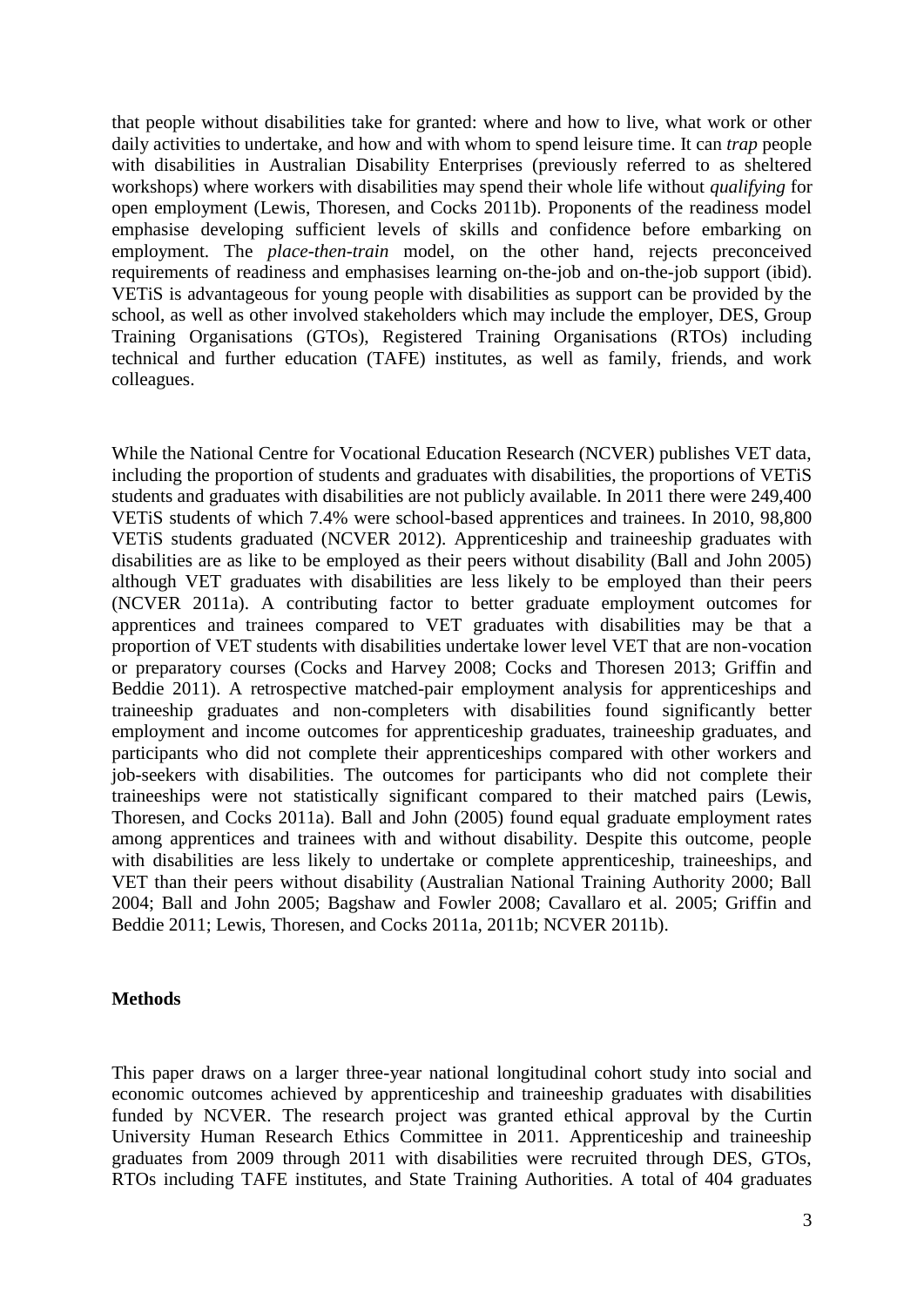with disabilities were recruited in the latter half of 2011 and a comparison group of 85 graduates without disabilities (matched to the broad socio-demographic characteristics of the disability group) were recruited in late 2011 and early 2012. NCVER (2011a) reports some graduate outcomes for apprentices and trainees. However, these are limited to a single point in time and do not include any indications of the sustainability of outcomes. The comparison group enables the researchers to compare graduate outcomes of the apprentices and trainees with disabilities to peers without disability and how these change over time.

Potential participants were invited to complete a postal survey consisting of a number of closed questions around socio-demographic variables, training, employment and related economic outcomes, social outcomes, and future prospects. The survey also included three open-ended questions around facilitators and barriers for course completion, and goals for the future. All participants received a \$60 gift voucher when a completed survey was returned to the researchers. The focus of this paper is the social and economic outcomes among the subgroup of participants who undertook their training as VETiS. This includes participants who completed a mix of VETiS and work-based training. Additional information on the methodology of the larger research project is included in Cocks and Thoresen (2013).

#### **Findings and discussion**

#### *Participants*

A total of 56 participants completed their apprenticeship or traineeship as part of VETiS. Of these, 21 (37.5%) had undertaken their training as a mix of VETiS and work-based training. Table 1 presents a broad overview of the participants' socio-demographic characteristics. The proportion of males and females is similar to that of all apprenticeship and traineeship commencements (NCVER 2010). The proportion of research participants with intellectual or learning disabilities (61.1%) is almost three times higher than that reported among all VET graduates with disabilities in 2009 (21.5%) (NCVER 2011b). The proportion of participants with intellectual or learning disabilities in the larger study this paper draws upon was double that reported for 2009 VET graduates with disabilities. It may be that apprentices and trainees with intellectual or learning disabilities are more likely to undertake their training as part of VETiS, that disability classifications collated by NCVER are inaccurate, or that a higher proportion of graduates with intellectual and learning disabilities chose to participate in the current study.

While the mean age of participants is higher than what may be expected by VETiS students, it should be noted this reflect participants' age when completing the survey, which was up to three years following graduating. It should also be noted that previous research has found VETiS students with disabilities take more time to complete their courses than their peers without disability (Barnett 2002a, 2002b, 2002c). Other socio-demographic characteristics of research participants and all apprenticeship and traineeship graduates with disabilities were similar except a lower proportion of participants from Victoria. The underrepresentation of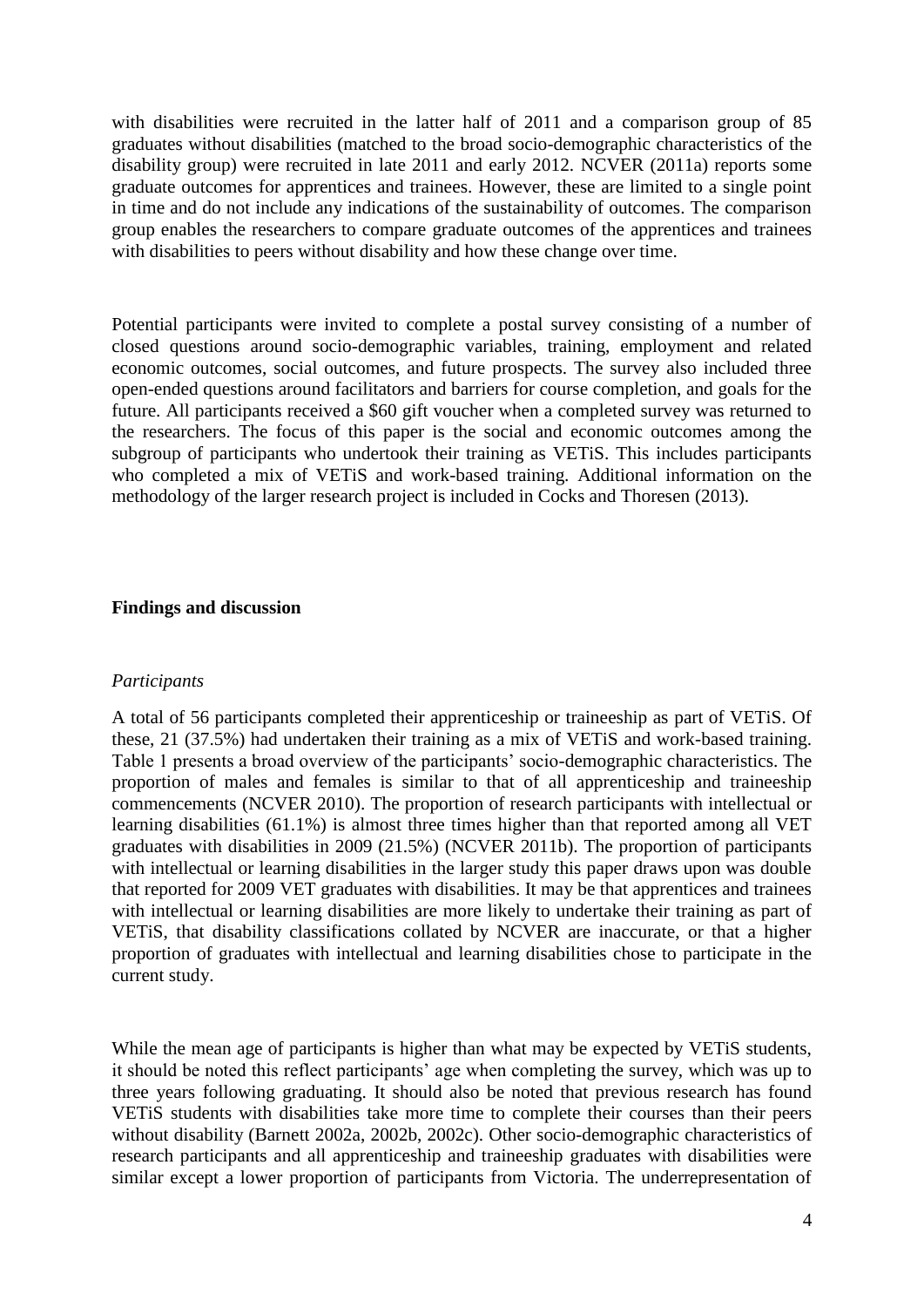Victorians in the study reflects the recruitment methodology. The Victorian State Training Authority was not approached to assist with participant recruitment due to time and cost constraints.

| <b>Apprentice or trainee</b> | $n = 56$      |
|------------------------------|---------------|
| Apprentices                  | $17(30.4\%)$  |
| Trainees                     | 39 (69.6%)    |
| <b>Gender</b>                | $n = 56$      |
| Males                        | 34 (60.7%)    |
| Females                      | 22 (39.3%)    |
| <b>Mean age</b>              | $22.80$ years |
| <b>Main disability</b>       | $n = 54$      |
| Intellectual or learning     | $33(61.1\%)$  |
| Sensory                      | 8 (14.8%)     |
| Medical condition            | $6(10.7\%)$   |
| Physical                     | $4(7.4\%)$    |
| Other disabilities           | $3(5.6\%)$    |

### **Table 1: Research participants**

*Employment and related economic outcomes*

Three-quarters of the research participants were employed as illustrated in Table 2. The workforce participation rate, defined by the Australian Bureau of Statistics (ABS 2012b) as people in employment and people seeking paid employment, is 86%. This is substantially higher than the workforce participation rate reported for all working-aged Australians with disabilities (54%) and comparable to the workforce participation rate for Australians without disability in 2009 (83%) (ABS 2010). The unemployment rate (proportion of people without a job in the workforce) of research participants (12.5%) is higher than the reported unemployment rate for all Australians with disabilities (7.8%), and also for the unemployment rate for people without disability (5.1%) (ABS 2010). This can largely be attributed to the higher youth unemployment rate among all 15-19 year olds in September 2012 (17.9%) (ABS 2012b). It should also be noted that over a third of participants (33.9%) were undertaking further studies. Many combined further studies with work and included work-based training such as additional apprenticeships, traineeships, or work-related VET certificates. Commitment to further studies, especially related to employment, is a positive vocational outcome.

|  |  | Table 2: Current employment status |  |
|--|--|------------------------------------|--|
|--|--|------------------------------------|--|

|                      | $n = 56$    |
|----------------------|-------------|
| Employed             | 42 (75.0%)  |
| Looking for work     | $6(10.7\%)$ |
| Not looking for work | 8 (14.3%)   |

Note: 19 (33.9%) participants indicated that they were undertaking further education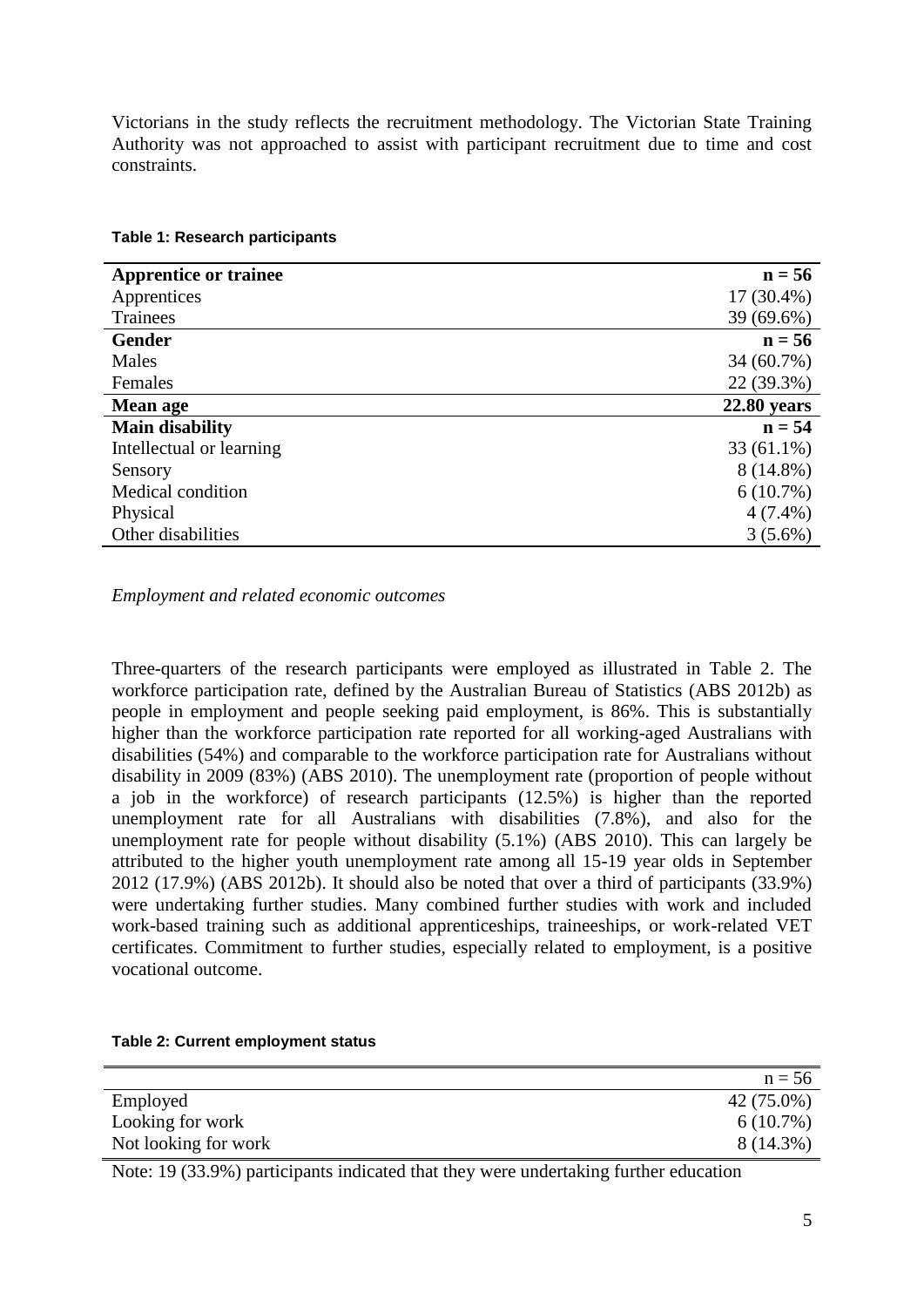More than two-thirds of research participants (67.9%) indicated that their main source of income was from wages, as illustrated in Table 3. Four additional participants (7.1%) indicated that they had supplementary income from paid work. A quarter of participants reported their main source of income was the DSP (16.1%), which is based on assessment of their work capacity as limited, or other government allowances (8.9%). High and increasing dependence on welfare payments by people with disabilities has been identified as unsustainable in OECD countries, including Australia (2010).

#### **Table 3: Main source of income**

|                      | $n = 56$    |
|----------------------|-------------|
| <b>DSP</b>           | $9(16.1\%)$ |
| Government allowance | $5(8.9\%)$  |
| Family support       | $2(3.6\%)$  |
| Wage                 | 38 (67.9%)  |
| Other                | $1(1.8\%)$  |
| None                 | $1(1.8\%)$  |

Table 4 presents the mean weekly hours, hourly rate, and weekly wage for all research participants in paid employment. The average annual wage for all 15-24 year old Australians in 2009-2010 was \$24,042 (ABS 2012a) or \$462 per week. The mean weekly wage of \$557 among research participants is more than 20% higher than for all 15-24 year old Australians. When excluding participants who received the DSP in the study, the mean weekly wage increase to \$628. The mean weekly wage for research participants who worked full-time was \$759 (75% higher than all 15-24 year old Australians). In comparison, the average income (from all sources) for working aged Australians with disabilities in 2009 was \$344 per week compared to \$671 for people without disabilities (ABS 2010).

# **Table 4: Hours of work and wages (standard deviation)**

|                   | $n = 40$      |
|-------------------|---------------|
| Mean weekly hours | 30.52 (12.80) |
| Mean hourly rate  | 17.49(6.22)   |
| Mean weekly wage  | 557 (339)     |

Previous research has found apprenticeships and traineeships serve to equalise employment and related economic outcomes for people with disabilities (Lewis, Thoresen, and Cocks 2011a). The baseline findings from this three-year longitudinal study suggest that apprenticeships and traineeships as part of VETiS provided a strong vocational pathway in the transition from school for people with disabilities. The associated employment and related economic outcomes are also strong. The Student Outcome Survey suggested that other apprenticeship and traineeship graduates with and without disabilities achieve higher incomes than those reported by the study participants (NCVER 2011a). Those findings reflect outcomes for all graduates. The lower wages for junior employees under the age of 21 and the high proportion of younger graduates in the study may broadly account for the higher wages reported in the Student Outcome Survey. Incomes among all apprenticeship and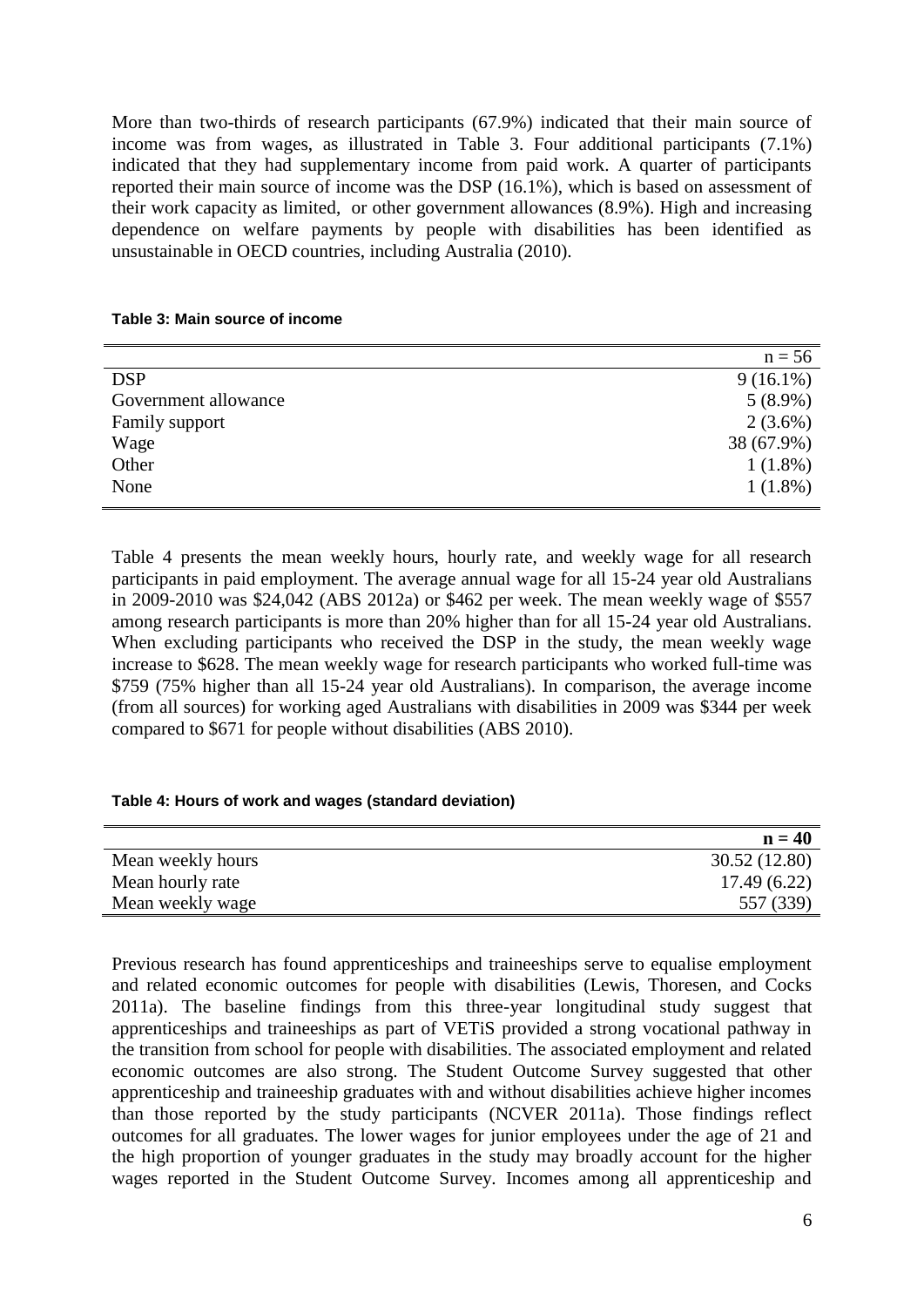traineeship graduates with disabilities in the larger study from which the VETiS participants were drawn were comparable (i.e., not statistically significantly different) with those reported in the Student Outcome Survey.

## *Social outcomes*

This study also surveyed social outcomes including both formal and informal community and social participation. Sixty-one per cent of VETiS graduates reported being members of at least one community group or club (such as a church, sports club, or social group), an average of 1.2 groups or clubs. On average, participants reported attending six community group or club meetings in the preceding month (s.d. 5.76). Sixty-three per cent of Australians aged 18 years and older reported being members of at least one social group over a year (Australian Government 2009b). As the current survey only captured community group and club membership in the preceding month, it is likely to be an underestimate of the proportion of participants who were members of a community group or club in the preceding year. In comparison, 56% of all graduates with disabilities and 49% of all graduates without disability in the larger study reported being members of at least one group or club (with an average of 5.3 and 4.0 meetings in the preceding month respectively).

Social connections made through work contribute substantially to social and community participation for people who have left school. Thirty-nine per cent of participants reported attending at least one social event at work in the preceding month and 64% reported social meetings outside the work context with people they knew through work in the preceding month. As illustrated in Table 5, research participants reported general satisfaction with their work situation, social life, and life overall. Just over one-quarter of participants indicated that they were not satisfied with their working situation, while around ninety per cent of participants indicated that they were satisfied or very satisfied with their social life and life overall. Participants unhappy with working situation included six unemployed persons looking for work. These social outcomes reported by research participants support the established view of employment facilitating increased social inclusion and quality of life for people with disabilities (Australian Government 2009b; Bagshaw and Fowler; Cocks and Thoresen In Press).

| Table 5: Satisfaction with working situation, social life and life overall |  |  |  |
|----------------------------------------------------------------------------|--|--|--|
|                                                                            |  |  |  |

|                                           | Strongly<br>agree | Agree        | Disagree     | Strongly<br>Disagree |
|-------------------------------------------|-------------------|--------------|--------------|----------------------|
| Happy with working situation,<br>$n = 56$ | $17(30.4\%)$      | 24 (42.9%)   | $11(19.6\%)$ | 47.1%)               |
| Happy with social life, $n = 55$          | 20 (36.4%)        | 30 (54.5%)   | $3(5.5\%)$   | $2(3.6\%)$           |
| Happy with life overall, $n = 56$         | 19 (33.9%)        | $30(53.6\%)$ | $5(9.1\%)$   | $2(3.6\%)$           |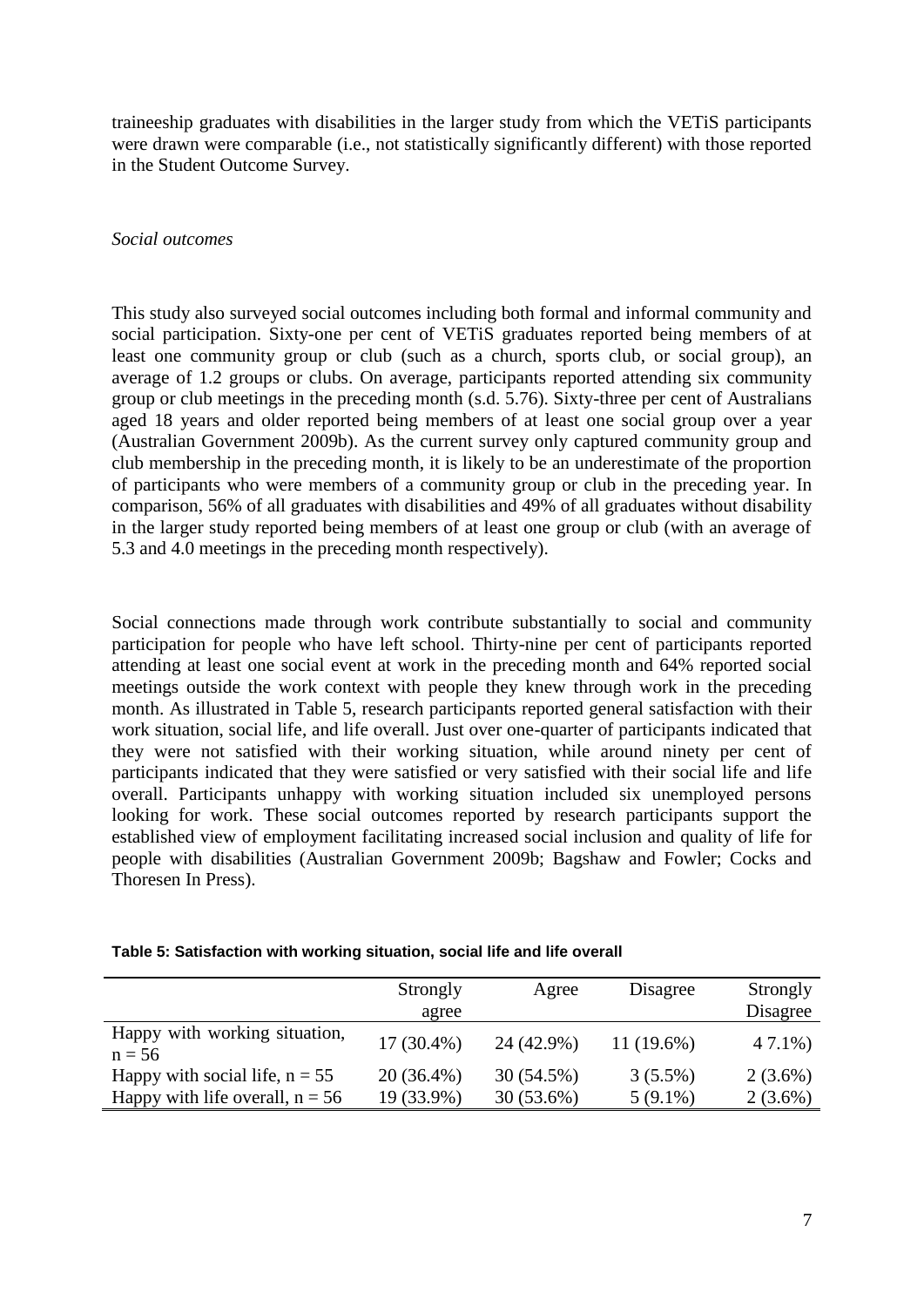# **Limitations**

The following limitations of the study should be noted. As outlined in the methodology section, the cohort study is a non-representative sample of apprenticeship and traineeship graduates who undertook their training as VETiS or a mix of VETiS and work-based training. While the gender distribution and mix of apprentices and are similar to the proportions reported by NCVER, there is a much higher proportion of research participants with an intellectual or learning disability. Outcomes identified in this study may not be representative of all apprenticeship and traineeship graduates with disabilities who undertook their training as VETiS. It should also be noted that the study relied upon self-reporting, including disability status and VETiS status. Previous research has identified some confusion, even among schools and RTOs with regard to which courses are included as VETiS (McGregor Tan Research & Associates 2003). It is probable that school-based apprenticeships and traineeships are more readily identifiable. Bias from self-reporting may also related to reported social and economic outcomes among participants.

# **Conclusions**

The outcomes reported among the cohort of apprenticeship and traineeship graduates with disability who completed their courses as VETiS outline strong social and economic outcomes. This suggests that VETiS can be a successful vocational pathway in the transition from school for young people with disabilities. Social outcomes included formal memberships of community groups and clubs as well as informal relationships with friends and acquaintances in the workplace. Economic outcomes included high workforce participation and employment rates and income, comparable to similarly aged Australians without disability. Although reported wages for apprenticeship and traineeship graduates are higher than among the research participants, this is largely due to the high proportion of younger participants. Research in the second and third wave of this three-year longitudinal study will provide further insight into the sustainability of social and economic outcomes and track the wage-gap as research participants graduate from junior wages. Further investigation into the facilitators and barriers, both practical and at the policy level, for young people with disabilities to undertake and complete VETiS is also warranted.

# **Acknowledgements**

Funding for this project was provided by the Australian Government Department of Industry, Innovation, Science, Research and Tertiary Education through the National VET Research Program managed by NCVER. The views and opinions expressed in this paper are those of the authors and do not necessarily reflect the views of the Australian Government, State and Territory Governments or NCVER. The project this paper draws on was carried out by a consortium including Adjunct Associate Professor Greg Lewis PhD, Executive Director EDGE Employment Solutions, Jeff Priday, National Projects Officer Group Training Australia, and Ken Baker PhD, Chief Executive National Disability Services in addition to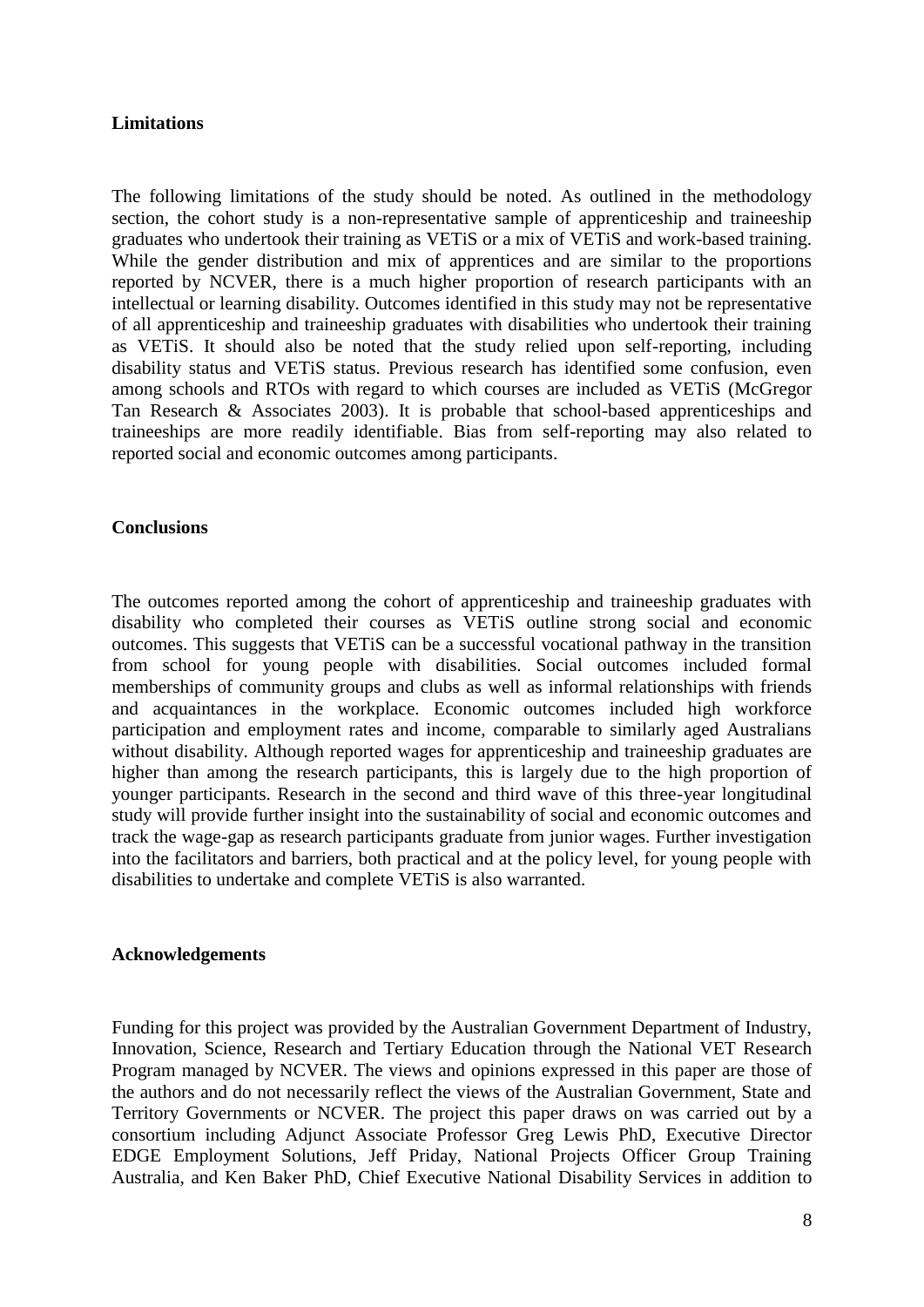the authors. The authors also acknowledge the crucial contributions made by research participants to this study.

#### **References**

- ABS. 2009. *6103.0 - Labour force survey standard products and data item guide.* Canberra: ABS. http://www.abs.gov.au/ausstats/abs@.nsf/mf/6103.0. (accessed 19 March 2012).
- ABS. 2010. *4430.0 - Disability, ageing and carers, Australia: summary of findings*. Canberra: ABS.
- ABS. 2012a. *5673.0.55.003 - Wages and salary earner statistics for small areas, time series, 2009-2010.* Canberra: ABS. http://www.abs.gov.au/AUSSTATS/abs@.nsf/DetailsPage/5673.0.55.0032009- 10?OpenDocument. (accessed 27 January, 2013).
- ABS. 2012b. *6202.0 Labour force. Australia.* Canberra: ABS. http://www.ausstats.abs.gov.au/ausstats/meisubs.nsf/0/C5F6F0ABBDA98DB9CA257 A9300137047/\$File/62020\_sep%202012.pdf. (accessed October 26, 2012).
- AIHW. 2009. *Australia's welfare 2009*, *Australia's welfare series no. 9. Cat. No. Aus 117*. Canberra: AIHW.
- AIHW. 2012. *Definition of Disability.* http://www.aihw.gov.au/definition-of-disability/. (accessed 15 January, 2013)
- Australian Government. 2009a. *National mental health and disability employment strategy*. Canberra: Commonwealth of Australia.
- Australian Government. 2009b. *A stronger, fairer Australia*. Canberra: Department of the Prime Minister and Cabinet.
- Australian National Training Authority. 2000. *Bridging pathways: National strategy*: Department of Education, Employment and Workplace Relations. http://www.dest.gov.au/sectors/training\_skills/publications\_resources/profiles/anta/pr ofile/bridging\_pathways\_national\_strategy.htm#publication. (accessed November 25, 2009)
- Bagshaw, Mark, and Craig Fowler. 2008. National VET disability advisory taskforce: Final report and and recommendations. http://www.dest.gov.au/sectors/training\_skills/publications\_resources/NVDAT\_Final \_report\_2008.htm. (accessed June 14, 2012)
- Ball, Katrina, and David John. 2005. *Apprentice and trainee completion rates*. Adelaide: NCVER.
- Ball, Katrina. 2004. "Factors influencing completion of apprenticeships and traineeships." In *Australian Labour Market Research Workshop*, *Centre for Labour Market Research, The University of Western Australia*. Adelaide: NCVER.
- Barnett, Kate. 2002a. *Case study of the 'gate' project, Launceston, Tasmania 2000-2001*. The Enterprise and Career Education Foundation.
- Barnett, Kate. 2002b. *Case study of the 'waves' disability project, Western Metropolitan Adelaide 2000-2001*. The Enterprise and Career Education Foundation.
- Barnett, Kate. 2002c. *Case study of the "work-out" project, Central Coast, New South Wales 2000-2001*. The Enterprise and Career Education Foundation.